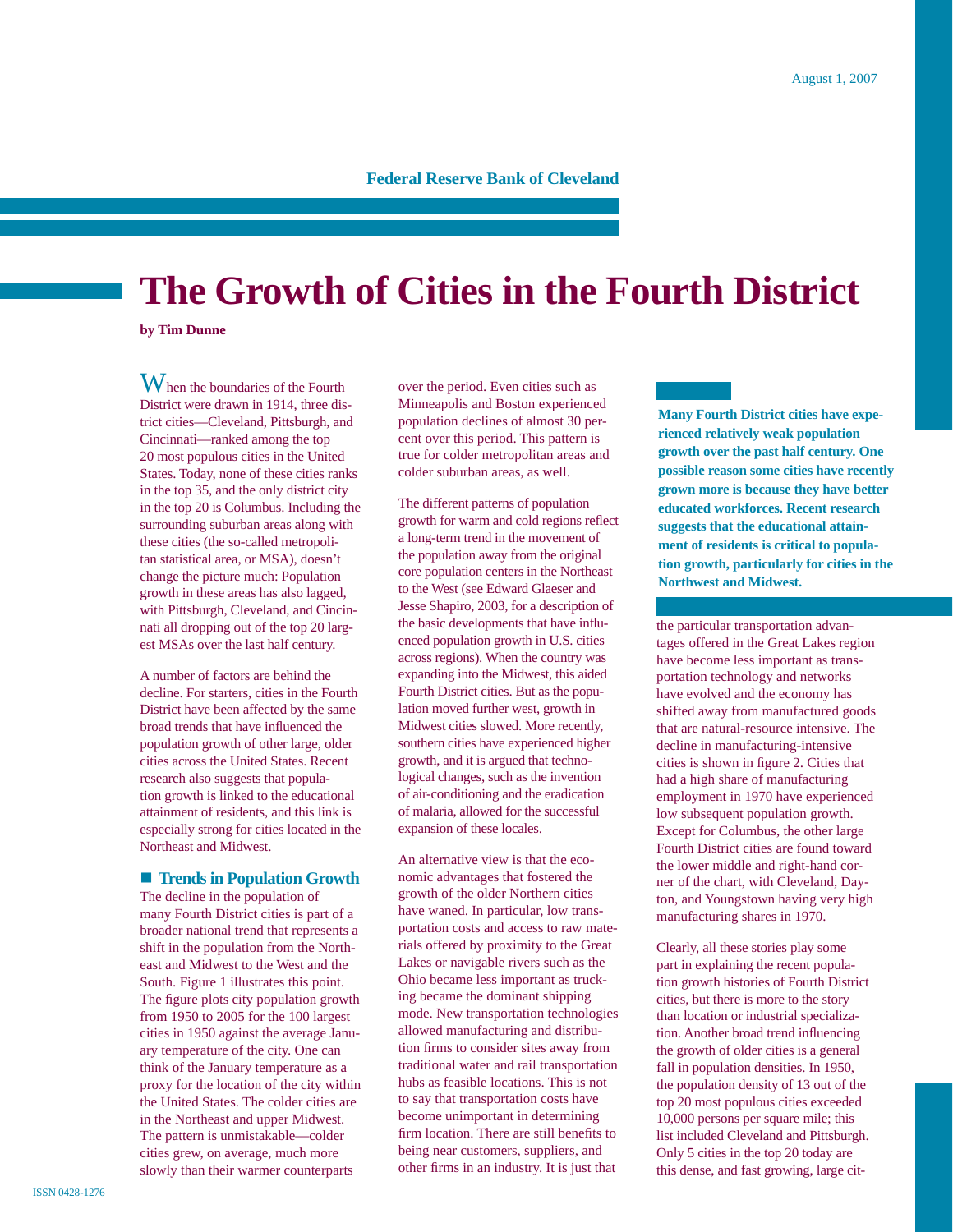#### **FIGURE 1 CITY POPULATION GROWTH AND TEMPERATURE, 1950–2005**

Growth rate





Growth rate









ies such as San Antonio and Phoenix have densities of about 3,000 persons per square mile. The drop in density is due to a number of factors. Household size has fallen: In 1950 households used to average 3.4 persons; now they average 2.6. Access to cars has allowed workers and firms to move outside the central city. As transportation networks evolved, especially ring roads and highway systems, the cost of moving people within and around most cities fell.

Moreover, cities experiencing population inflows in the South and West often expanded their borders, lessening density. This was not the case for many of the large Fourth District cities, where city boundaries have remained relatively fixed over the last half century. One exception is Columbus, a city that has grown from 39.4 square miles in 1950 to 210.3 square miles in 2000. Although cities such as Cleveland and Pittsburgh had relatively fixed boundaries, this did not result in above-average population growth in the surrounding suburbs over the period. Cleveland's suburbs grew weakly compared to other major cities, and Pittsburgh's suburbs actually contracted from 1970 to 2000. In fact, cities that had relatively high population growth rates from 1970 to 2000 tended to have relatively high suburban population growth rates, as well, and cities with low growth rates tended to have low suburban growth rates.

#### ■ Education and City Growth

Many analysts identify the education level of the populace as a key factor in city and metropolitan growth. Figure 3 depicts the relationship between city population growth and the share of a city's adult population that had four or more years of college education in 1970. Two striking patterns emerge. Population growth is generally higher in cities with a greater initial share of college-educated residents, and the college shares of some Fourth District cities are extremely low. This is especially true for Cleveland and Youngstown. College shares in these two cities were less than 50 percent of the average in 1970. In contrast, Columbus, with its more highly educated workforce, experienced solid population growth over the last 30 years. The patterns observed in figures 2 and 3 are related—cities that had high manufacturing shares in 1970 tended to have low college shares, as well.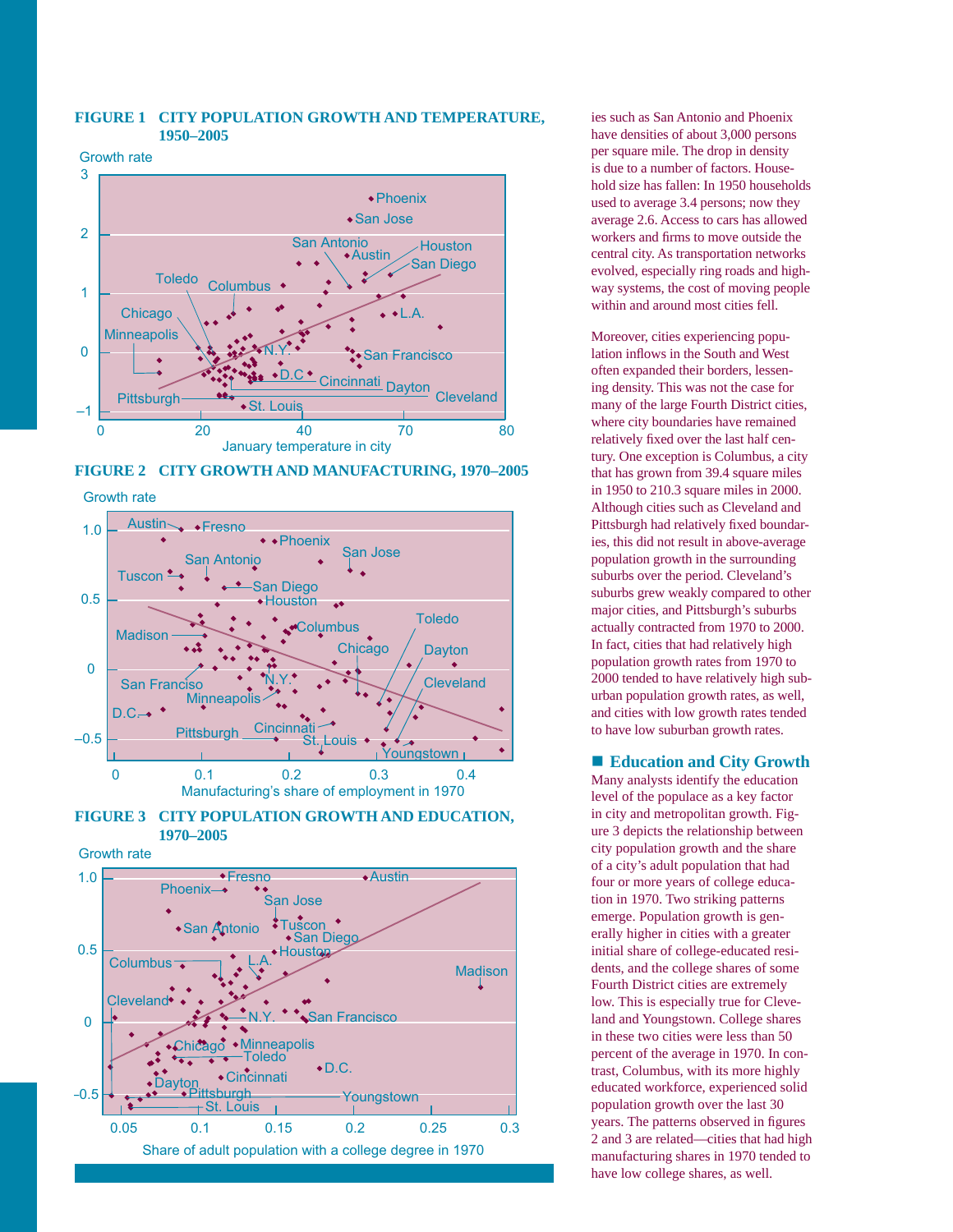#### **FIGURE 4 METROPOLITAN POPULATION GROWTH, 1970–2005**

#### Growth rate



Growth rate



Sources (figures 1–5): U.S. Census Bureau; and State of the Cities (HUD). Note (figures 1–5): All population growth rates are calculated as log differences.

However, not all Fourth District cities fit the standard story. In 1970, Pittsburgh's share of college graduates was roughly twice that of Cleveland's, and over the last 30 years, it has risen markedly. In 2005, Pittsburgh had the highest share of college graduates of any large Fourth District city with the exception of Lexington, Kentucky. Nonetheless, Pittsburgh has had roughly the same relative decline in population as Cleveland over the past 50 years. One possible reason for the difference in growth patterns between the two cities may have to do with the geographical distribution of educated people within the respective metropolitan areas. In the

Pittsburgh area, the city has a slightly greater college share than the suburbs. In the Cleveland metropolitan area, the opposite is true—the suburbs have a much larger college share than the city. In fact, the share of college graduates in Cleveland's suburbs exceeded the city's share by 2.4 times in 2000—one of the largest differences in the nation, and this gap has existed for decades. These differences in suburb-city shares balance out at the metropolitan level, and the Pittsburgh and Cleveland metropolitan areas each had college shares of about 27 percent in 2005, which is slightly under the national average for large metropolitan areas.

While the overall share of college graduates rises when one incorporates the suburbs into the calculations, the same general story regarding education and growth occurs when the unit of analysis is the metropolitan area. Populations grew faster, on average, in more educated metropolitan areas (see figure 4).

There are a number of theories as to why a city with a more skilled populace may grow faster than a less skilled locale. Robert Lucas argued in 1988 that cities with high human capital generate significant knowledge spillovers. In this theory, cities facilitate the interaction of skilled workers, and such interactions foster new ideas and new innovations, which lead to higher growth. The physical proximity of skilled individuals to other skilled individuals is central to this story. Recent empirical work by Enrico Moretti supports this view. He shows that firms located in cities with skilled workforces have higher productivity, even after controlling for the skill level of their own workforces, suggesting such spillovers exist. However, the overall importance of such human capital spillovers is still an open question.

Edward Glaeser and Albert Saiz also consider the possibility that cities with more skilled inhabitants are more flexible and, in their terms, can "reinvent" themselves in response to negative shocks. They argue that older northerncity growth is more closely linked to education because of a greater need to reinvent in these cities. In particular, these cities and metropolitan areas experienced particularly severe shocks to their manufacturing sectors beginning in the 1970s. Cities with relatively skilled workforces adapted better than those with unskilled workforces. This point is illustrated in figure 5, which plots population growth and education separately for warm and cold cities (here a cold city is one where the average January temperature is below freezing). In the case of cold cities, the share of college-educated adults is positively correlated with growth, and initial education explains a significant share of the variation in cold-city growth rates. For warm cities, the correlation between education and growth is much weaker, and education explains little of the difference in growth rates in the warm-city sample. Glaeser and Saiz report that the same patterns apply for metropoli-